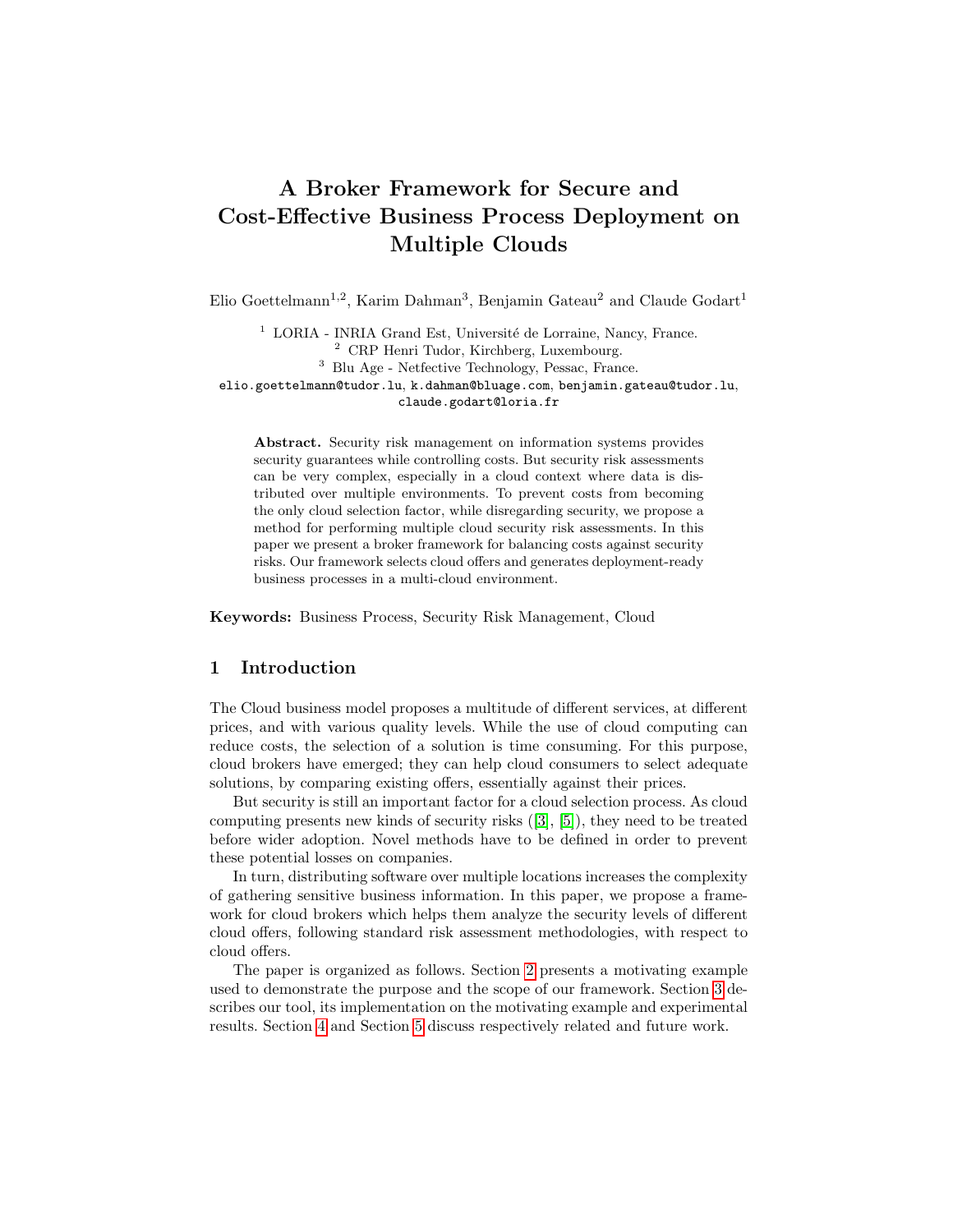# <span id="page-1-0"></span>2 Motivating Example and Overview

In this section, we introduce a motivating example to illustrate our framework. Then we give an overview of our approach for selecting clouds when deploying business processes.



<span id="page-1-1"></span>Fig. 1. Business Process Motivation Example: Insurance Claim Recovery Chain.

Consider an insurance claim recovery chain [\[7\]](#page-7-3) as a BPMN business process model depicted in Fig. [1.](#page-1-1) This process is initiated when an insurance company receives a claim recovery declaration from a beneficiary. To obtain details about the incident, the emergency service is invoked. The hospital and police reports are required by the expert to decide if the reimbursement will be accepted or not. If so, the *bank* is requested and a notification is sent to the *beneficiary*.

Now suppose that the insurance company wants to outsource the software supporting this process to the cloud to reduce costs. It has not necessarily the knowledge of moving it effectively on its own. A cloud broker could support the company by evaluating the security risks of a cloud outsourcing, selecting the adequate offers and decomposing the process to deploy it on multiple clouds. These three tasks are detailed below.

Our tool consists in a design-time framework for producing secure and costeffective business processes on multiple cloud. It is illustrated in Fig[.2.](#page-1-2)

<span id="page-1-2"></span>

Fig. 2. Our design-time framework for multi-cloud business process deployment.

First, a cloud broker requests the *security needs* as non-functional requirements from the cloud consumer and analyzes the *cloud offers* from the cloud provider to realize a risk assessment.

Second, the broker uses the business processes from the cloud consumer to select the adapted *cloud offers* based on the functional requirements, the costs and the previously calculated risk.

Third, the broker decomposes the business process into smaller parts, as each task can be enacted on a different cloud offer. The generated configuration is the assignment of these process fragments to cloud offers. The decomposition itself has already been addressed in [\[8\]](#page-7-4).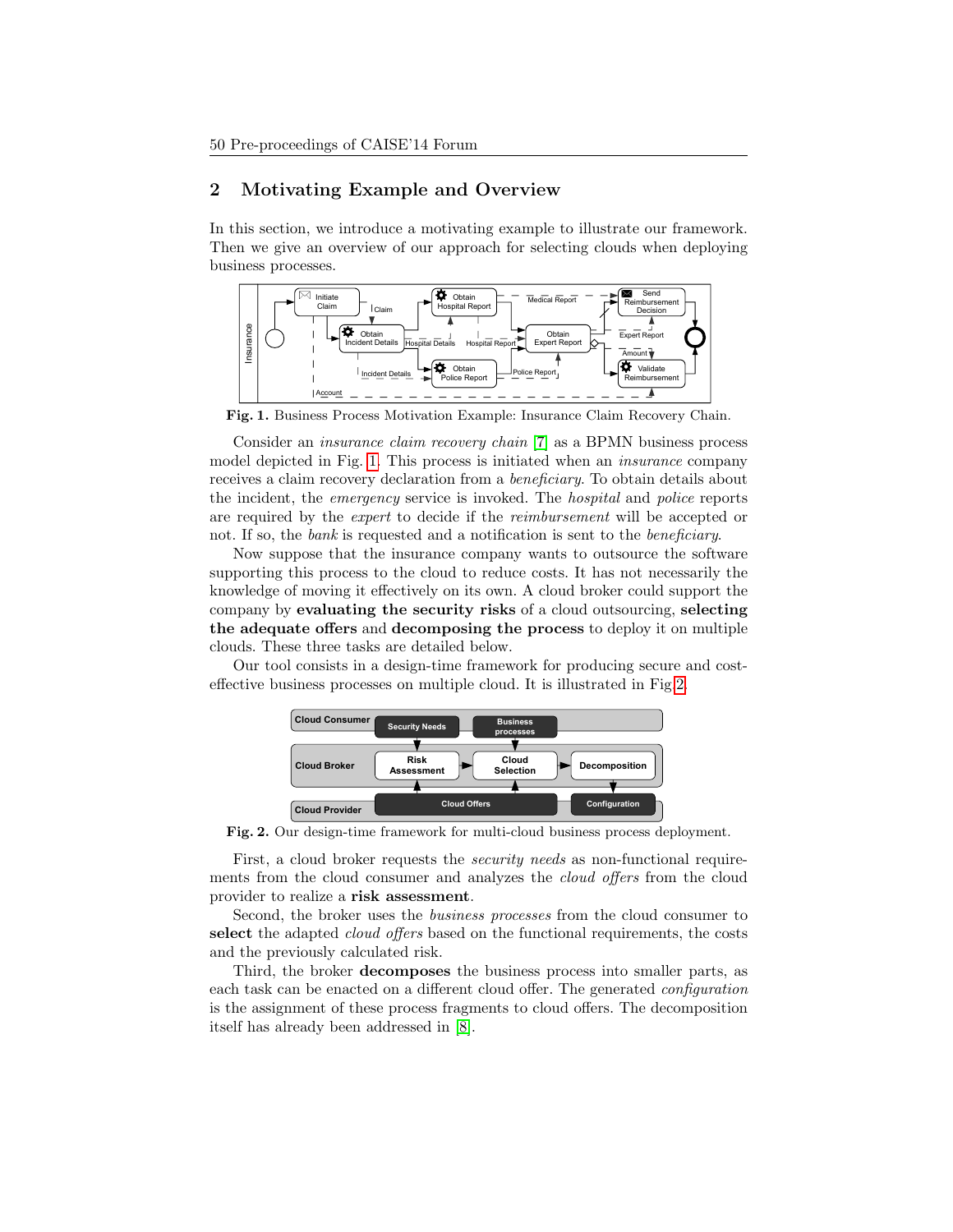# <span id="page-2-0"></span>3 Implementation, experimentation and evaluation

To demonstrate the feasibility of the approach, we illustrate on our motivating example the three previously defined steps of the broker tool.

#### 3.1 Risk Assessment

The risk assessment is threefold: security needs definition, risk evaluation and cloud provider exclusion.

Security needs definition Our framework uses the five CIANA objectives (Confidentiality, Integrity, Availability, Non-Repudiation, Authenticity) to define the security need of each data object of the process (Fig. [1\)](#page-1-1). If the data object needs the objective, the value is equal to 1, otherwise to 0 (see Table [1\)](#page-2-1). Typically, these security needs are negotiated by a risk manager with the cloud consumer.

<span id="page-2-1"></span>Table 1. Annotations of the security objectives on the motivation example.

| Data Associations Conf. Integ. Avail. N.-rep. Auth. |  |  |  |
|-----------------------------------------------------|--|--|--|
| Claim                                               |  |  |  |
| Hospital details                                    |  |  |  |
| Incident details                                    |  |  |  |
| Hospital report                                     |  |  |  |
| Police report                                       |  |  |  |
| Medical report                                      |  |  |  |
| Expert report                                       |  |  |  |
| Account                                             |  |  |  |
| Amount                                              |  |  |  |

As business process deployment is task-centric, these values need to be translated into security needs on tasks. We use the maximum values of the input and output objects of a task. For example, Obtain Incident Details is associated to the data objects Claim, Incident Details and Hospital Details. So, by taking the maximum of each data object's need we get the need of Obtain Incident Details:  $\{0, 1, 1, 1, 1\}$  for respectively  $\{Confidentiality, Integrity, Availableality,$ Non-Repudiation, Authenticity}.

Risk evaluation for each provider In this paper we take into account five cloud security threats given by the CSA [\[3\]](#page-7-0) to evaluate the risk. These threats are each related to the 5 CIANA objectives:

- $Data~B reaches = {Confdentially}$
- $Data Loss = \{Availableility, Non-Reputation\}$
- $-$  Account Hijacking  $=\{Confidentiality,$  Integrity, Availability, Non-Repudiation, Authenticity}
- $-$  Insecure Interfaces  $=$  {Confidentiality, Integrity, Authenticity}
- Denial of Service  $= \{Availability\}$

Harm - We combine these relations with the security needs of each data object to obtain a so-called harm. The harm is defined on each data object, for each threat through the sum of the affected security needs. For example, the Insecure Interfaces threat  $(t)$  has the following harm on *Obtain Incident Details*  $(ta)$ :  $Harm(t, ta) = (1 \times 0) + (1 \times 1) + (0 \times 1) + (0 \times 1) + (1 \times 1) = 3$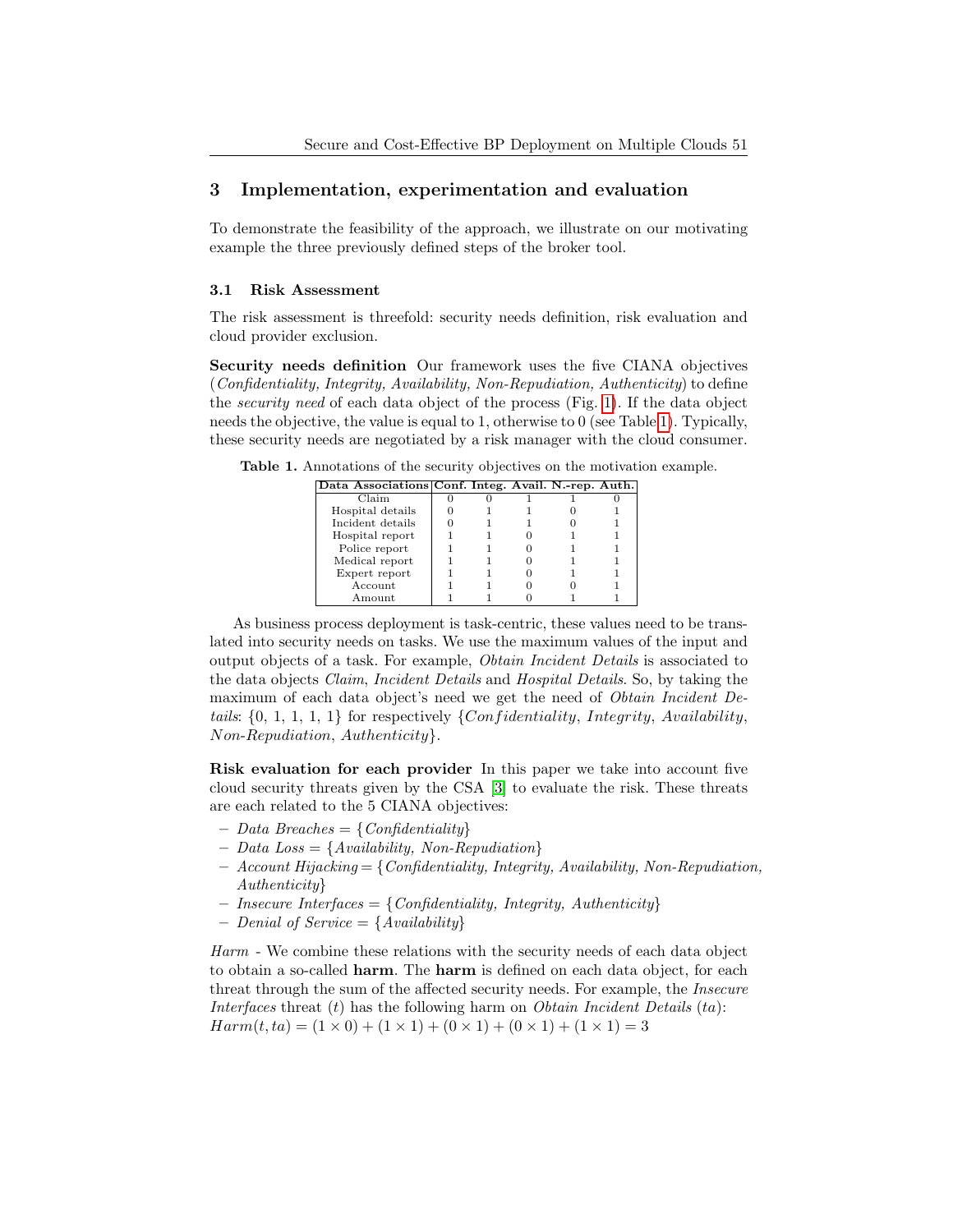The first value of each bracket is equal to 1 if the threat is related to the objective, 0 otherwise, and the second value is the need calculated previously. Notice that the harm value is in this case always between 0 and 5. The result for all tasks of the process can be seen in Table [2.](#page-3-0)

Coverage - Now that we have the harm of a threat on each task of the process, we need to determine the response to these threats for each cloud provider. For this information we use the STAR Registry and the matrix defined by the CSA [\[3\]](#page-7-0).

The CSA matrix defines a list of security controls a cloud provider should implement to reduce security risks. Each of these controls can be related to one or multiple threats. For example, the control "IS-19.4 - Do you maintain key management procedures ?" mitigates the Data Breaches threat. This matrix defines a total of 197 controls to implement in order to respond to all threats in the best possible way.

The STAR Registry publishes the list of implemented controls for providers willing to follow these recommendations. These lists are freely accessible and can help to check if a control has been put in place by a specific provider or not.

In our case, we use these two information as binary values (a control mitigates a threat or not / a control is implemented by a provider or not) to calculate a so-called coverage score, which indicates the response of a provider to a given threat. This value is a percentage, if the provider implements all controls mitigating a threat, it gets a coverage for this threat of 100%. In our case, this percentage is brought to a score on a scale of 0 to 5 (with 5 equivalent to 100%). We took 5 providers from the registry and calculated their coverage score, it is available in Table [2.](#page-3-0)

|                          | clain<br>٩<br>ಡ | ō<br>ncide     | ë<br>hospital<br>p | rep<br>police<br>ᅕ | ęp<br>expert<br>ō | dec<br>reimp<br>Send<br>S | reim<br>Process | Softlayer | CloudSigm | $_{\rm eHost}$<br>£.<br>Ĺ. | Inter<br>I | erremark |  |
|--------------------------|-----------------|----------------|--------------------|--------------------|-------------------|---------------------------|-----------------|-----------|-----------|----------------------------|------------|----------|--|
|                          |                 |                |                    | Harm               |                   |                           |                 |           | Coverage  |                            |            |          |  |
| Data breaches            |                 |                |                    |                    |                   |                           |                 |           | 5         |                            |            |          |  |
| Data loss                | 2               | $\overline{2}$ | $\overline{2}$     | $\overline{2}$     |                   |                           | 1               | 3         | 4         | 2                          | 4          | 5        |  |
| <b>Account Hijacking</b> | 5               | 4              | 5                  | 5                  | 4                 | 4                         | 4               | 4         | 5         | 3                          | 5          | 3        |  |
| Insecure interfaces      | 3               | $\overline{2}$ | 3                  | 3                  | 3                 | 3                         | 3               | 4         | 5         | 3                          | 4          |          |  |
| Denial of service        |                 |                |                    |                    |                   |                           | 0               | 4         | 5         |                            | 5          | 5        |  |

<span id="page-3-0"></span>Table 2. Harms on the process tasks and coverage of the providers for 5 cloud threats

Too risky provider exclusion Usually, the vulnerability is assessed and used to calculate a risk value of an information system. But in a cloud context, providers may be tempted to conceal their vulnerabilities for security reasons. This is why we use the coverage based on the security controls. By using the maximum possible coverage value  $Covg_{max}$  (in our case 5), it is possible to get an equivalent to the vulnerabilities. Therefore, by combining this value with the harm we can define the following risk formula for a threat t, a task ta and a provider  $p$ :  $Risk(t, ta, p) = Harm(t, ta) + (Covg_{max} - Covg(p, t))$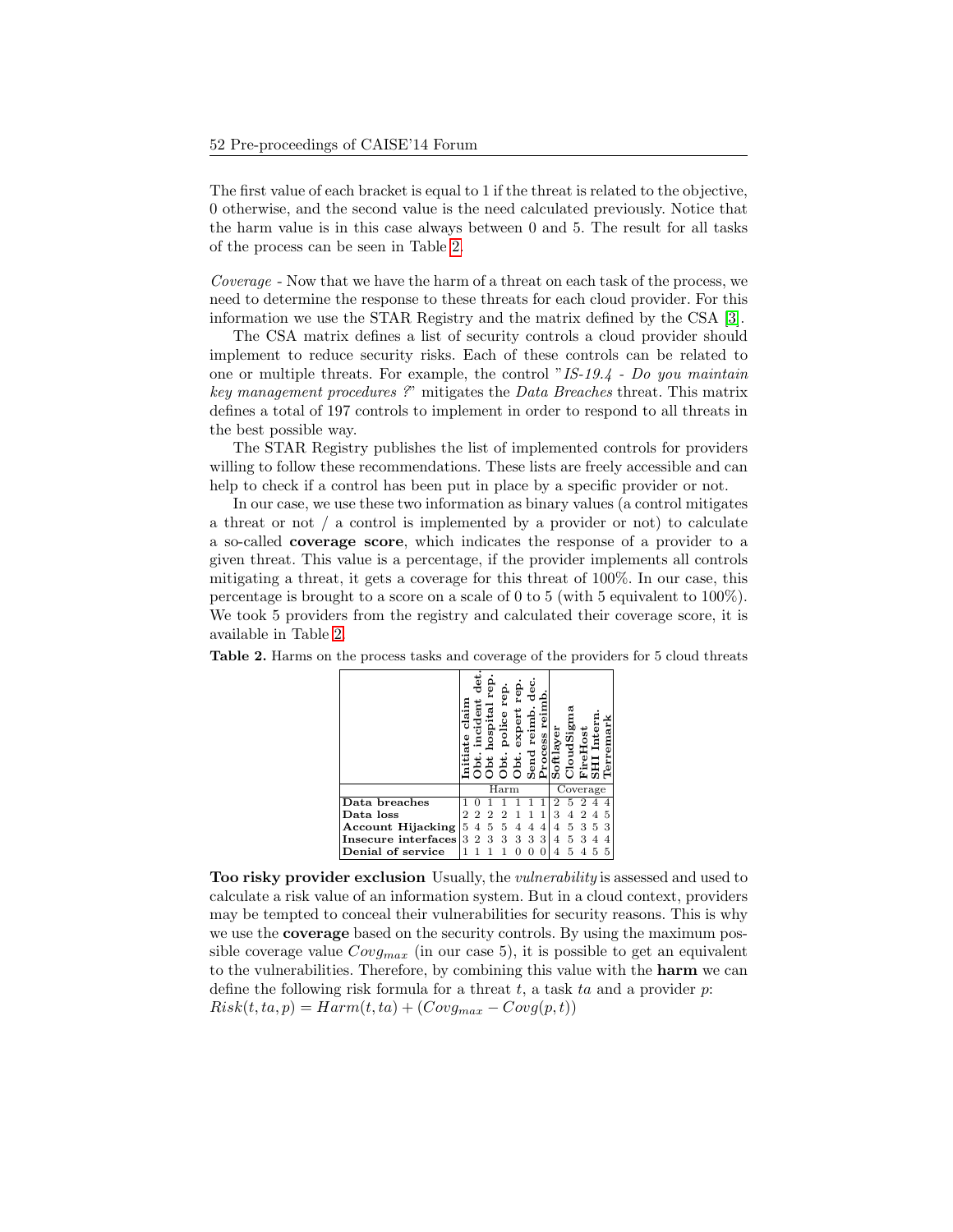Table [3](#page-4-0) shows the maximum risk value for the five CSA threats, for the tasks of our motivating example, on five different providers ( $Softlayer<sup>4</sup>$  $Softlayer<sup>4</sup>$  $Softlayer<sup>4</sup>$ ,  $CloudSigma<sup>5</sup>$  $CloudSigma<sup>5</sup>$  $CloudSigma<sup>5</sup>$ , FireHost<sup>[6](#page-4-3)</sup>, SHI Int.<sup>[7](#page-4-4)</sup> and Terremark<sup>[8](#page-4-5)</sup>).

<span id="page-4-0"></span>

|                    |   | Softlayer CloudSigma FireHost SHI Int. Terremark |  |  |
|--------------------|---|--------------------------------------------------|--|--|
| Initiate claim     |   |                                                  |  |  |
| Obt. incident det. | 5 |                                                  |  |  |
| Obt. hospital rep. | 6 | b,                                               |  |  |
| Obt. police rep.   |   |                                                  |  |  |
| Obt. expert rep.   | 5 |                                                  |  |  |
| Send reimb. dec.   | 5 |                                                  |  |  |
| Process reimb.     | h |                                                  |  |  |

Table 3. Maximum risk value of the tasks for each provider

In accordance with the consumer, the broker defines the level of acceptable risk (referred to as threshold). For a given task, this threshold defines the providers with a too high risk value and excludes these deployment options. In our example, we set the threshold to 5, the cells of eliminated providers are grayed out in Table [3.](#page-4-0) Respectively a white cell means that the task can be deployed on the provider.

#### 3.2 Cloud Selection

We select the target cloud environments in two stages: different configurations evaluation and final clouds selection.

Configurations evaluation We need to evaluate the different possible deployment configurations. To do this, we introduce a cost model which will allow us to balance the risks against the costs.

Cost model - Our cost model takes into account three types of costs:

- Usage costs, the CPU power needed to execute the process (\$/GHz/month). The need is annotated on the tasks of the process.
- $-$  Storage costs, the space needed by the data of the process ( $\frac{\sqrt{GB}}{month}$ ). The size is annotated on the data objects of the process.
- $-$  Transfer costs, the amount of incoming/outgoing messages (\$/GB). This size is calculated with the data exchanged between the process fragments.

Table [4](#page-5-0) gives costs for the selected cloud offers of our motivating example.

<span id="page-4-1"></span> $^4$  <http://www.softlayer.com>

<span id="page-4-2"></span><sup>5</sup> <http://www.cloudsigma.com>

<span id="page-4-3"></span> $^6$  <http://www.firehost.com>

<span id="page-4-4"></span><sup>7</sup> <http://www.shi.com>

<span id="page-4-5"></span><sup>8</sup> <http://www.terremark.com>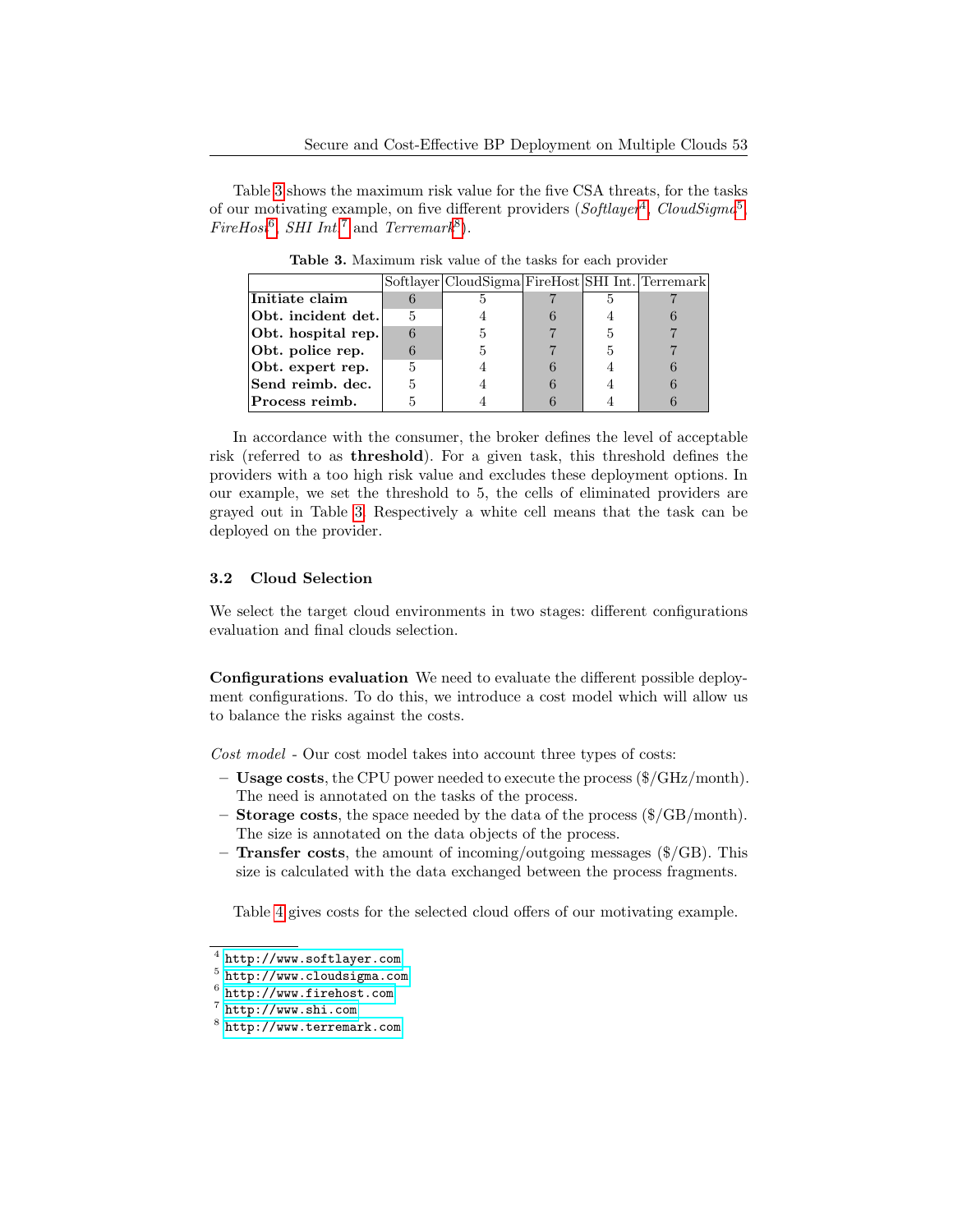54 Pre-proceedings of CAISE'14 Forum

<span id="page-5-0"></span>

| <b>Table 4.</b> Costs of 5 Cloud offers |                                                                                                    |      |      |  |  |  |  |  |  |  |
|-----------------------------------------|----------------------------------------------------------------------------------------------------|------|------|--|--|--|--|--|--|--|
|                                         | Usage $(\frac{\sqrt{GHz}}{mo})$ Storage $(\frac{\sqrt{GB}}{mo})$ Transfer $(\frac{\sqrt{GB}}{bo})$ |      |      |  |  |  |  |  |  |  |
| Softlayer                               | 20.00                                                                                              | 0.10 | 0.10 |  |  |  |  |  |  |  |
| CloudSigma AG                           | 13.86                                                                                              | 0.18 | 0.06 |  |  |  |  |  |  |  |
| FireHost                                | 25.70                                                                                              | 2.78 | 0.50 |  |  |  |  |  |  |  |
| SHI International, Corp.                | 11.56                                                                                              | 0.29 | 0.01 |  |  |  |  |  |  |  |
| Terremark                               | 3.60                                                                                               | 0.25 | 0.17 |  |  |  |  |  |  |  |

To find a deployment configuration (which task will be enacted on which cloud) we use an heuristic approach described in [\[6\]](#page-7-5).

For our motivating example we tested our algorithm in three different ways. The results are shown in Table [5.](#page-5-1)

First run has no restrictions regarding the risk value, only the costs are taken into account. This gives us a "cheap" solution while leaving out security.

Second run includes a global risk threshold of 6. The majority of the tasks are now located on a more expensive but also less "risky" offer.

Third run has a global risk threshold set to 6. Once again, the solution becomes more expensive, but could be considered more "secure" than the second run.

<span id="page-5-1"></span>We can notice that the **transfer costs** conduct to a regrouping of the tasks on one main offer to restrain the global costs.

|                                | First run |          |                   |   |             | Second run             |                  |                                   |   | Third run |           |          |          |   |        |
|--------------------------------|-----------|----------|-------------------|---|-------------|------------------------|------------------|-----------------------------------|---|-----------|-----------|----------|----------|---|--------|
|                                | Softlayer | loudSign | reHost<br>II Int. |   |             | Terremarl<br>Softlayer | <b>CloudSign</b> | FireHost<br>SHI Int.<br>Terremark |   |           | Softlayer | loudSign | FireHost |   | rremar |
| Initiate claim                 |           |          |                   |   | X           |                        |                  |                                   | X |           |           | X        |          |   |        |
| Obt. incident det.             |           |          |                   |   | X           |                        |                  |                                   |   | X         |           |          |          | X |        |
| Obt. hospital rep.             |           |          |                   | X |             |                        |                  |                                   | X |           |           | X        |          |   |        |
| Obt. police rep.               |           |          |                   |   | X           |                        |                  |                                   | X |           |           | X        |          |   |        |
| Obt. expert rep.               |           |          |                   |   | X           |                        |                  |                                   | X |           |           | X        |          |   |        |
| Send reimb. dec.               |           |          |                   |   | $\mathbf x$ |                        |                  |                                   | X |           |           | X        |          |   |        |
| Process reimb.                 |           |          |                   |   | X           |                        |                  |                                   | X |           |           | X        |          |   |        |
| Risk                           |           |          |                   |   |             |                        |                  | 6                                 |   |           |           |          | 5        |   |        |
| $\textbf{Cost} (\$/\text{mo})$ |           |          | 84.58             |   |             |                        | 206.68           |                                   |   |           |           | 259.24   |          |   |        |

Table 5. Output for different runs

For those tests we optimized the costs while constraining the risk, but the algorithms can be extended to optimize the risk and constrain the cost, or even take into account other criteria.

Final configuration selection These resulting deployment configurations are analyzed by the cloud broker in conjunction with the cloud consumer to select the most adequate one. For our motivating example, we select the Third run.

#### 3.3 Process deployment in the cloud

The process is deployed on the target environments in two steps: process decomposition and fragments deployment.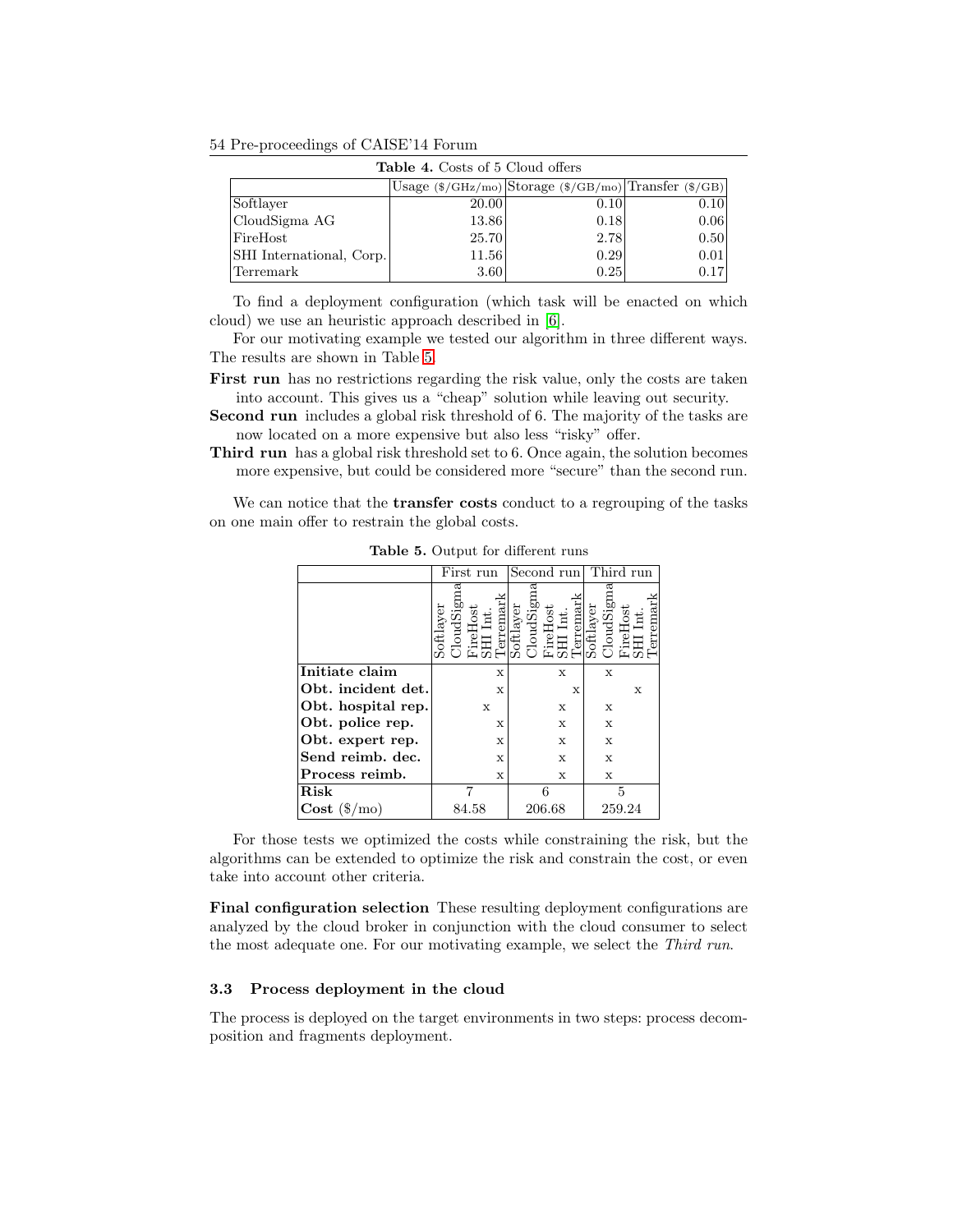Process decomposition According to the selected configuration, the process is decomposed in multiple process fragments. A fragment is an autonomic business process enacted on one cloud and includes additional synchronization tasks. These additional tasks support the collaboration with the remote fragments to guarantee the control flow of the initial process. More details can be accessed in [\[7\]](#page-7-3) and in [\[8\]](#page-7-4).

The decomposed motivating example according to the selected configuration is depicted in Fig[.3](#page-6-1) (grey activities are synchronization tasks).



<span id="page-6-1"></span>Fig. 3. A partitioned orchestration process.

Deployment in clouds The last step of our approach consists in deploying this configuration on the selected cloud offers. In [\[8\]](#page-7-4) we presented how we deploy such service composition as BPEL programs on remote service orchestration engines (e.g., Apache ODE[9](#page-6-2) ).

# <span id="page-6-0"></span>4 Related Work

In [\[9\]](#page-7-6) the authors present methods to distribute applications on different cloud environments. However security aspects are not considered. The authors of [\[2\]](#page-7-7) are adapting processes through risk-reduction patterns, and in [\[13\]](#page-7-8) processes are analyzed to decide if they are ready for a cloud deployment or not. But these two methods do not show the calculation of the risk value and do not consider process fragmentation.

In opposition to our proposal, [\[4\]](#page-7-9) provides a risk-prediction algorithm to help users to take decisions during the execution of the process. We focus on design-time rather than on runtime, which changes slightly the kind of treated risks.

The model presented in [\[11\]](#page-7-10) allows to evaluate security vulnerabilities in a Service Oriented Architecture, but does not take into account the cloud context. Our coverage approach based on security controls given in different standards  $([1], [3])$  $([1], [3])$  $([1], [3])$  $([1], [3])$  $([1], [3])$  seems to be more adapted to such a context.

Watson [\[12\]](#page-7-12) decomposes workflows and deploys them on multiple clouds according to a cost model, but he defines arbitrary security levels for each provider. A more complete cost model is presented in [\[10\]](#page-7-13), but it is not easily adaptable in the business process context for an automated treatment as it is done in our approach.

<span id="page-6-2"></span> $^9$  <http://ode.apache.org/>